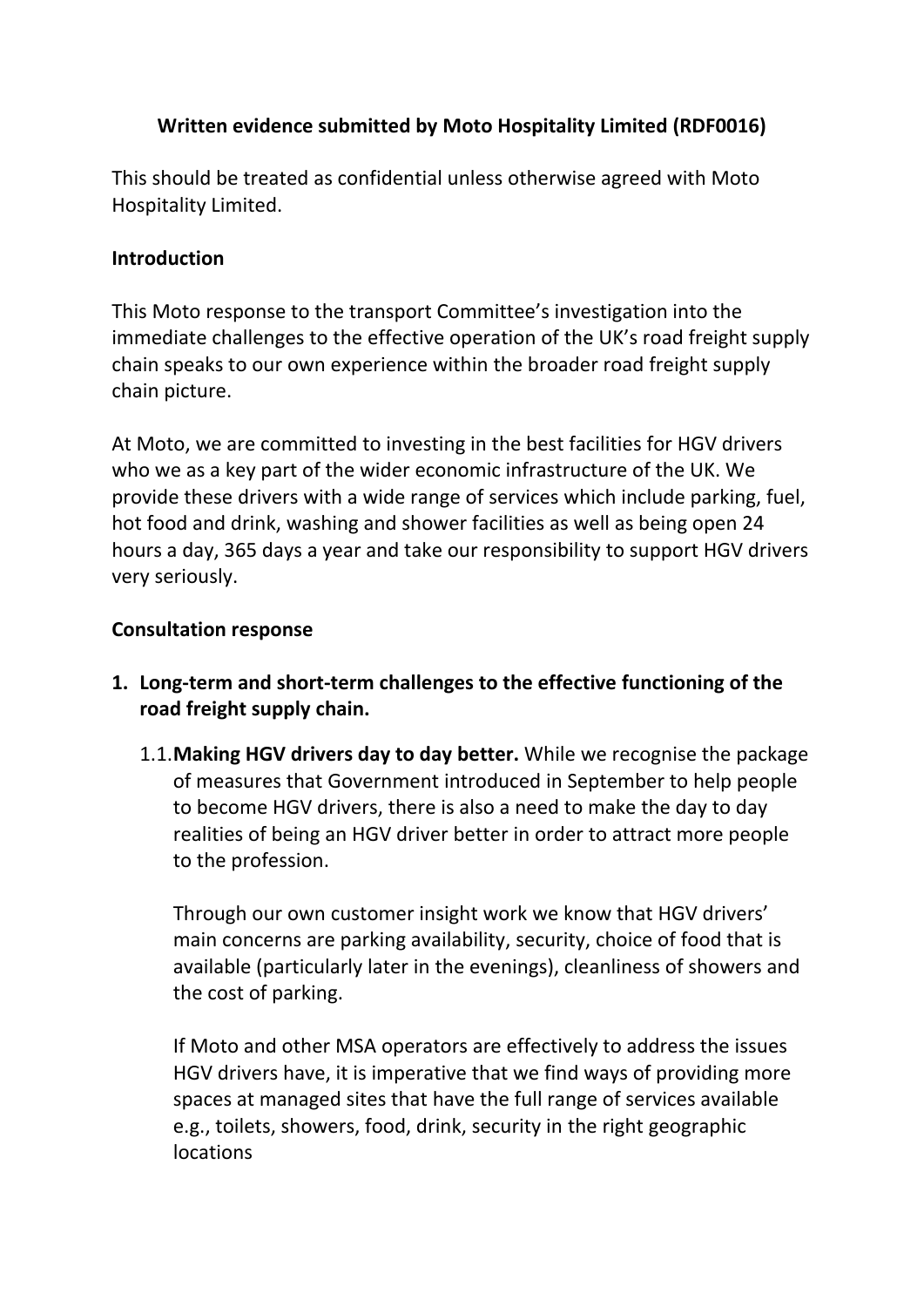1.2.**Providing enough spaces in the right locations.** As the Department for Transport correctly identified, in 2017 there was a shortage of overnight parking spaces of more than 3,500. Unfortunately, this situation has not improved. To this end, we see our role centring around our ability to provide enough parking spaces and accompanying facilities in the right geographical locations.

We believe that demand from HGV drivers will continue to grow, although we would add that this is likely to be focussed around key locations in the South East. While some parts of our network can easily cater for increased demand, as they are in less popular locations, 16 of our locations record over 100% occupancy for exactly the opposite reason.

To begin to address this we are in the process of expanding capacity at four of our sites (Tamworth, Grantham, Reading and Donnington) and are applying for planning consent to build a new dedicated HGV truck stop at Wrotham, in Kent. The Kent location would prove popular with many drivers due to its proximity to London, and was also a 'problem area' identified in the House of Commons debate on HGV Driver Regulation in October 2017.

1.3.**Existing site upgrades.** We are investing in number of significant projects around the UK to ensure that our sites provide the best services to HGV drivers, in line with their key concerns as detailed above.

We have invested over £40m in the new Rugby Services which has provided much needed additional HGV parking and has had almost 100% occupancy from opening and are also in the middle of a major investment in our Donnington site, where we are adding new food Brands, installing additional showers, refurbishing our toilet facilities, and adding additional HGV parking spaces.

We also have plans for further investment across Moto sites in 2022, which will provide further benefits to HGV drivers. These include high capital expenditure towards additional security measures, and new HGV parking at our Tamworth, Grantham, Reading and Donington sites. 50% of our existing shower facilities will also be refurbished before Easter 2022, and we will be rolling out more food Brands, such as Pret a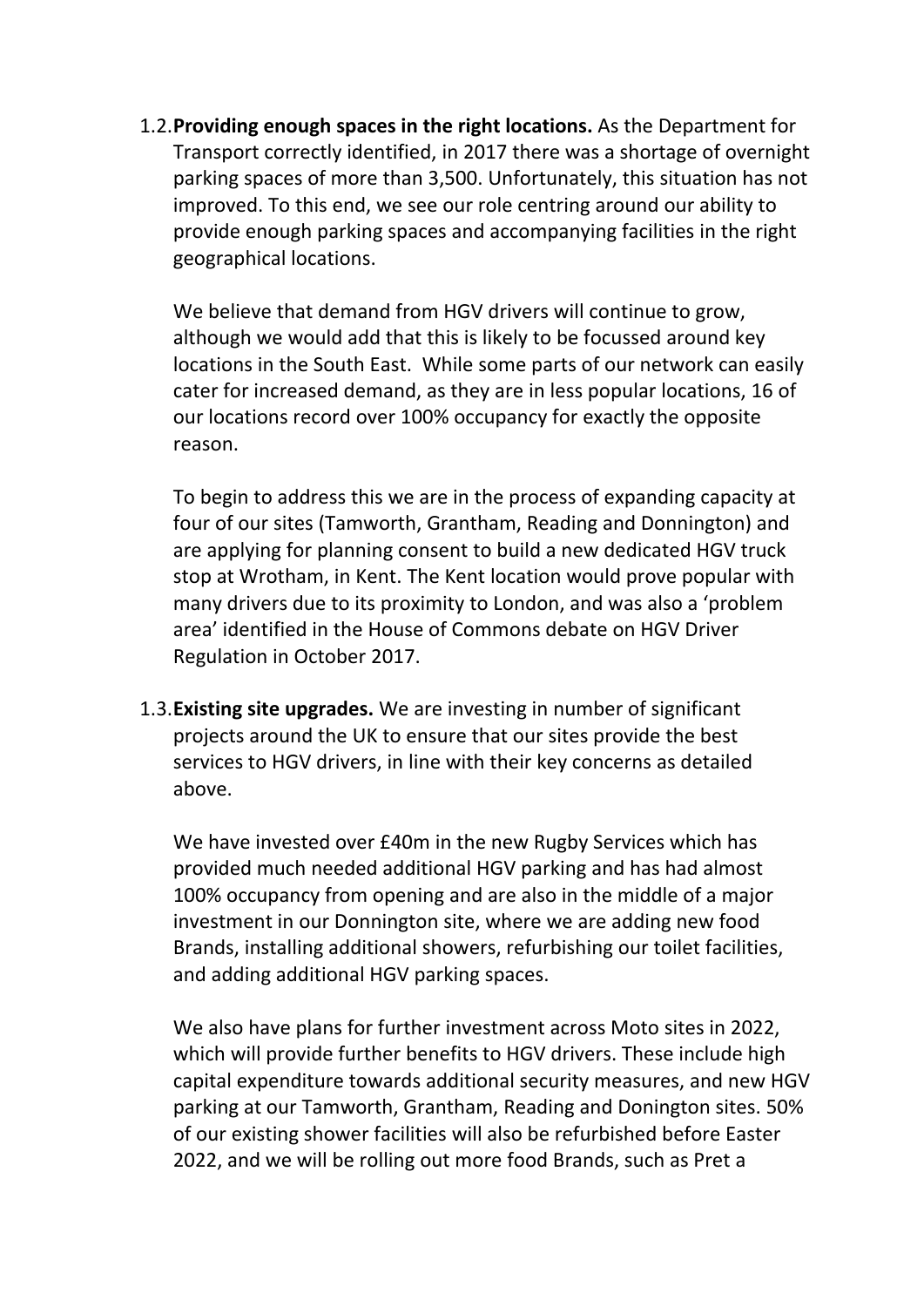Manger and KFC, to satisfy the requests from many drivers that they would like a wider range of food choices available at our locations.

In order to further accelerate the transformation of our HGV facilities and those of other MSA operators on our motorways we urgently need further information from the Government on its delivery plans for the £32.5 million ringfenced for investment in roadside facilities for HGV drivers.

# **2. The potential effects of the Government's policies and regulations on the efficient operation of the supply chain, including cabotage rules and drivers' hours.**

- 2.1.**Planning:** Expanding HGV parking areas at our sites is a challenge, as this work is often unpopular with local communities and, in turn, local authority planning departments. There is currently no legislation in place to assist MSA's in navigating these complex local dynamics and obtain the planning consent that is needed to extend parking facilities. Without this, that would be accelerated by strong Government intervention, 1 it will be very challenging for us to keep up with the demand and expectation to provide the necessary facilities to HGV drivers.
- **3. The potential effects of the Government's policies and regulations on road safety Infrastructure, including roads, facilities, ports and airports, with a particular focus on capacity, resilience and interoperability.**
	- 3.1.The UK urgently needs more HGV parking capacity to tackle congestion and fly parking in heavily congested areas such as the South East. As we saw in late 2020, a lack of this provision leads serious congestion and results in delays for businesses and consumers.
	- 3.2.Assistance or a change in policy around planning for HGV parking facilities such Wrotham would allow us to create significant momentum in helping solve some of the most pressing everyday issues faced by our HGV community. In turn, this would lead to a more efficient and reliable service for businesses and consumers.
- **4. Decarbonising road freight.**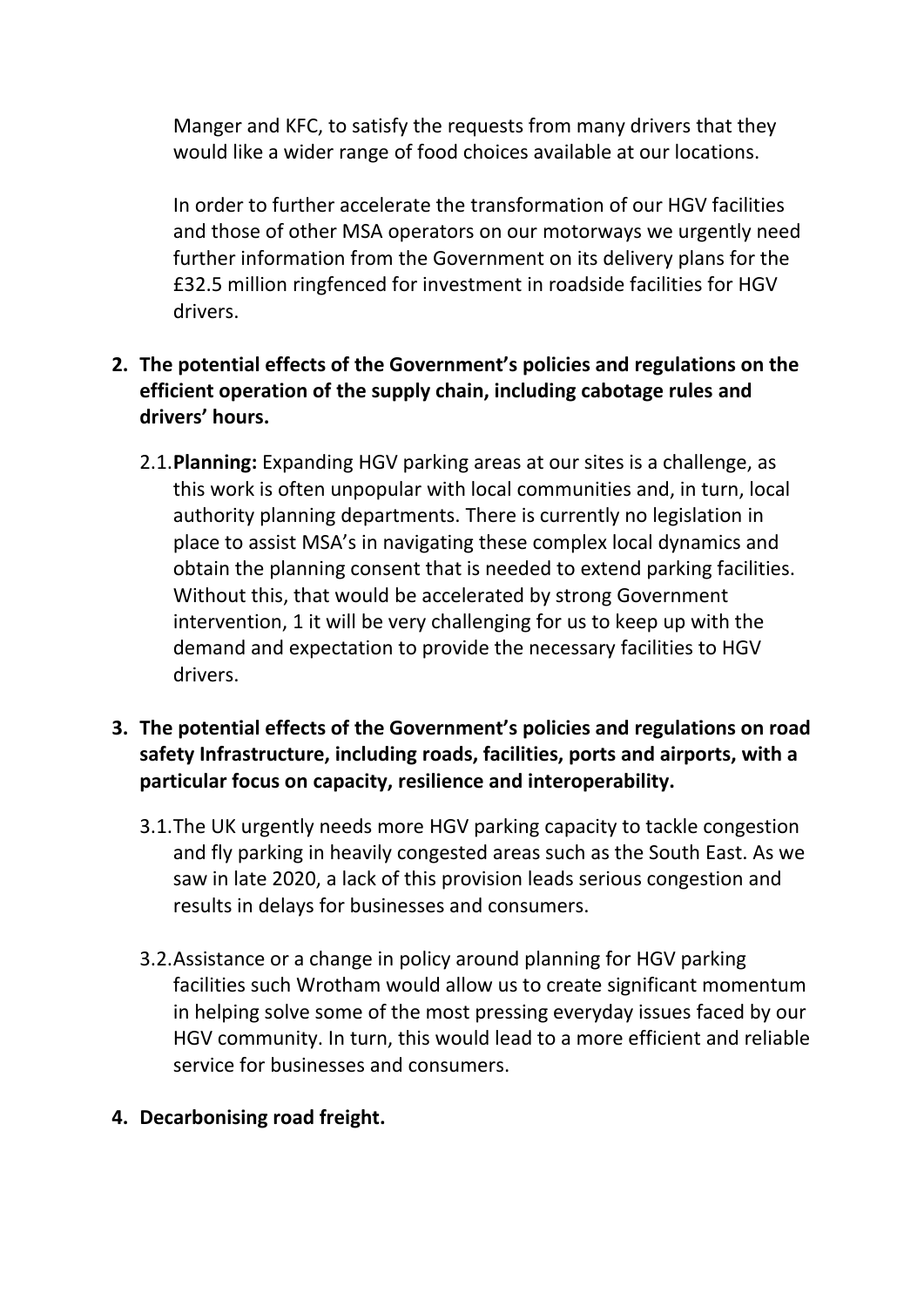- **4.1. Guidance.** The Government's ambitions in this area are admirable, especially the recent commitment that all new heavy goods vehicles in the UK will be zero-emission by 2040. However, embedding zero carbon infrastructure for domestic EVs presents a huge logistical challenge that we must be addressed as soon as possible. While we appreciate the proactive steps the Government is taking in this area, such as funding trials of zero emission technology for the HGV sector, we urgently need clarity on the overall direction of policy in this area so that we can begin to prepare for the key role that businesses like ours will play in the transition
- 4.2.**Key barriers**. Based on our experience with the roll out of EV provision over and above the target of six superfast charging points per site by 2023, we wish to highlight three key issues we are currently experiencing that will be amplified for EVs in the HGV category:
	- 4.2.1. **Power infrastructure and associated capital costs**. Looking at the projected demand for EVs, a great many of our sites will need to be connected directly to Grid in order to service the level of demand that we will see in  $10 - 15$  years' time. As a minimum, we need to allow 4-5 years to get those connections consulted upon and delivered. The sooner we can begin that process the better.
	- 4.2.2. **Investment.** Leveraging Government funding will allow us to better prepare to support he anticipated demand as detailed above. In turn, this will to build for the anticipated remove a key barrier to accelerated HGV EV take up and could halve the burden on local Government, the National Grid and MSA operators as we will not have to go through an interim infrastructure build process. As things currently stand, it does not seem commercially viable to invest in the provision we will require in the future, hence clarity on funding streams and guidance on how to access it will be key for the sector.
	- 4.2.3. **Planning permission and landlord consent.** These two factors are currently huge barriers to achieving the domestic EV infrastructure roll out that is vital for our businesses and the successful evolution of the EV market. For example, we are seeing landlords refuse permission for the installation of new charging points with no reasoning provided, and local authorities initially refusing permission for vital charging sites. In one case this was because the charging points were deemed to have taken too great an amount of green space in a set area of a site, not taking into account the full